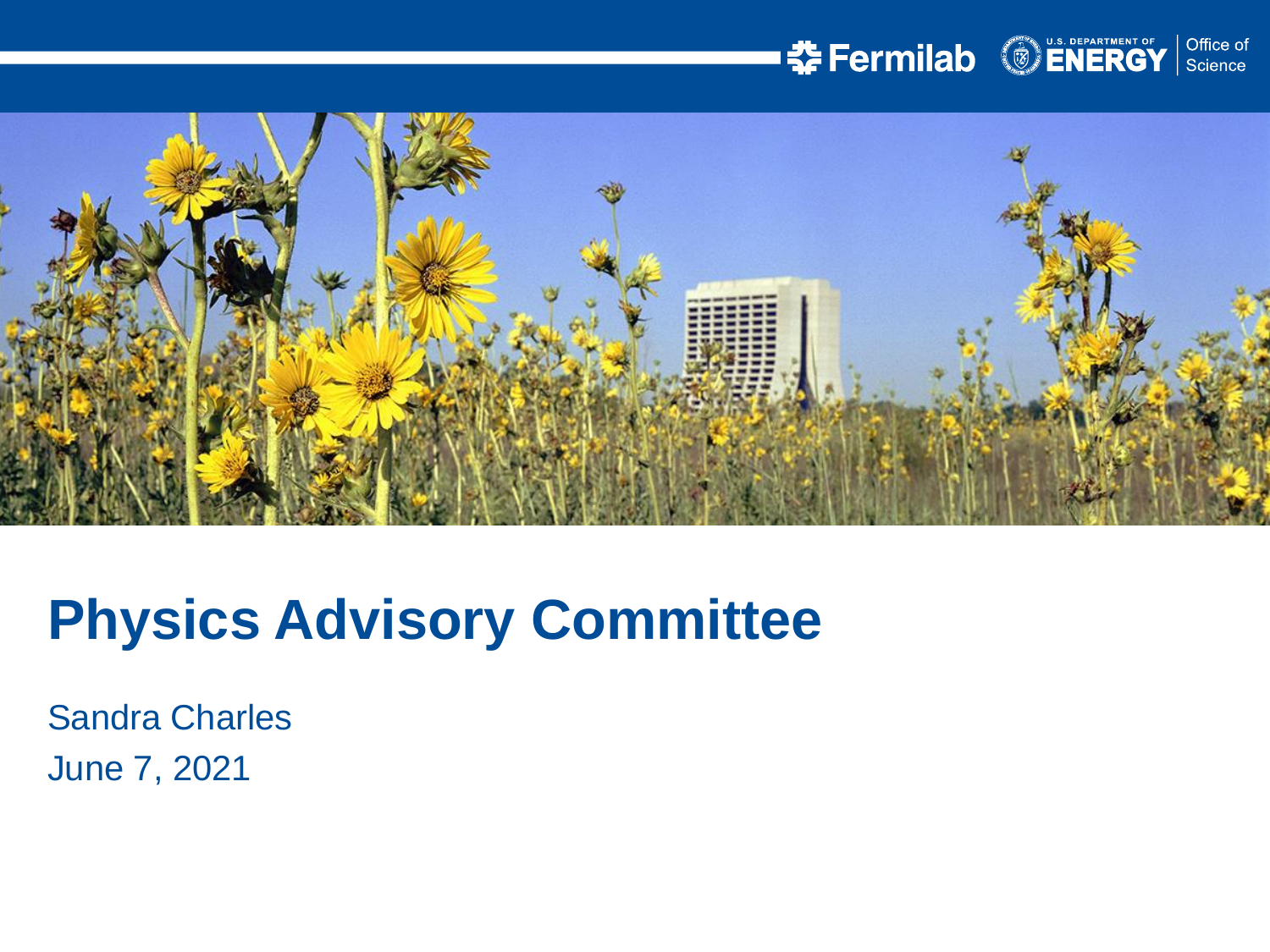## **Inviting, Engaging & Supporting Diverse Identities**

## **Roadmap:**

- **Maintaining the value of a diverse workforce**
- Continuously assessing laboratory culture and climate
- **Assuming an "all-hands on deck" approach to building an inclusive** workplace
- **Building internal and external networks**
- Exploring innovative ways to engage diverse identities and communities
- Fostering new and nurturing existing relationships with communitybased organizations and foundations

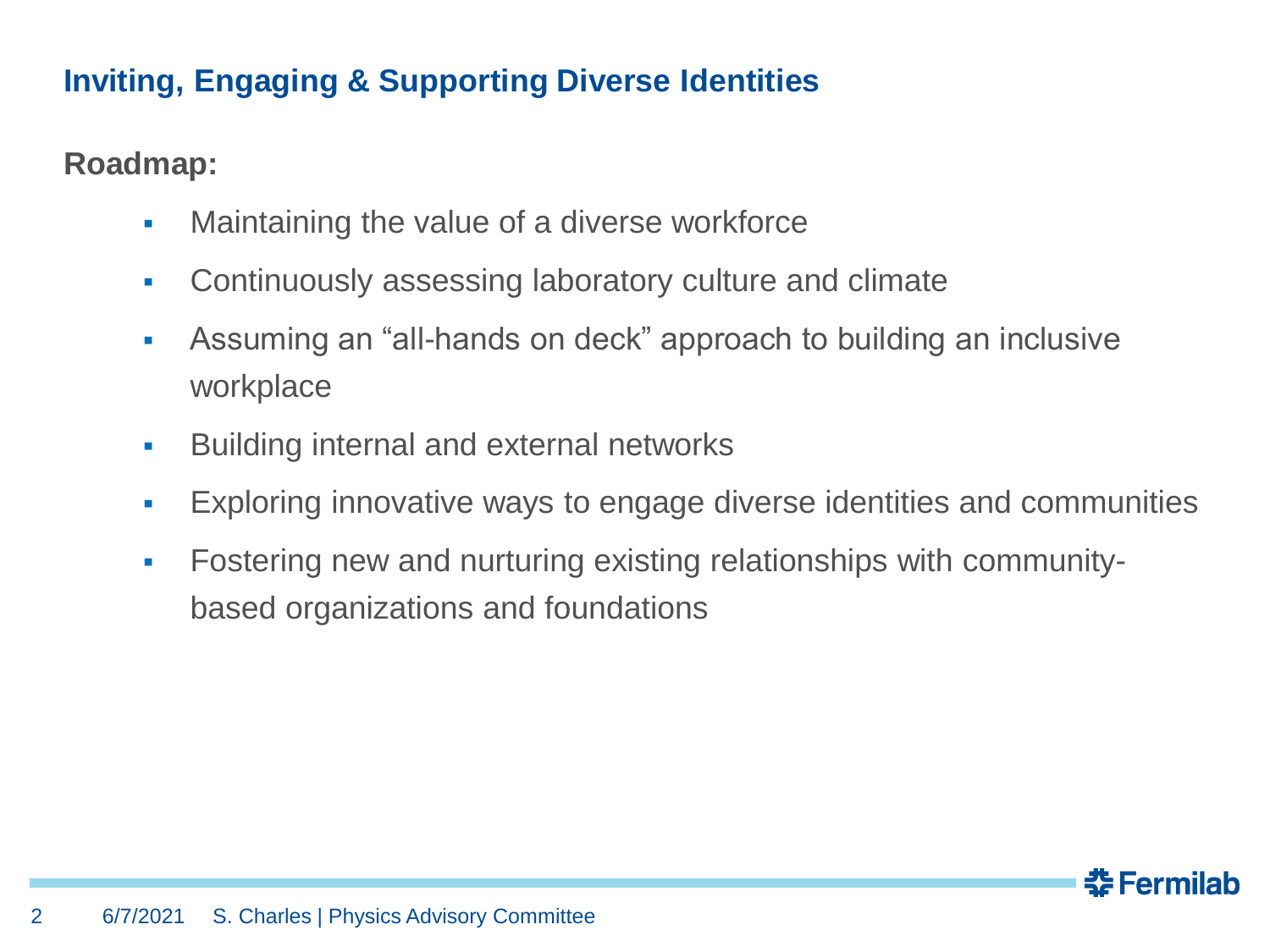## **Organizational Readiness**

#### **Leadership commitment to EDI:**

actively updating and right-sizing policies, procedures, and practices

to build a

▪ workplace culture and climate of belonging and accountability

that equitably

▪ supports, develops and rewards the workforce

and has

• zero tolerance for discrimination, harassment, retaliation, and profiling including all forms of harassment based on race, color, religion, gender, sexual orientation, national origin, ethnic group, age, ability, material status, or veteran status.

## **Senior Leadership EDI Council**

- Leadership Accountability
- **Retention**
- Scientific and Technical Management and Staff positions

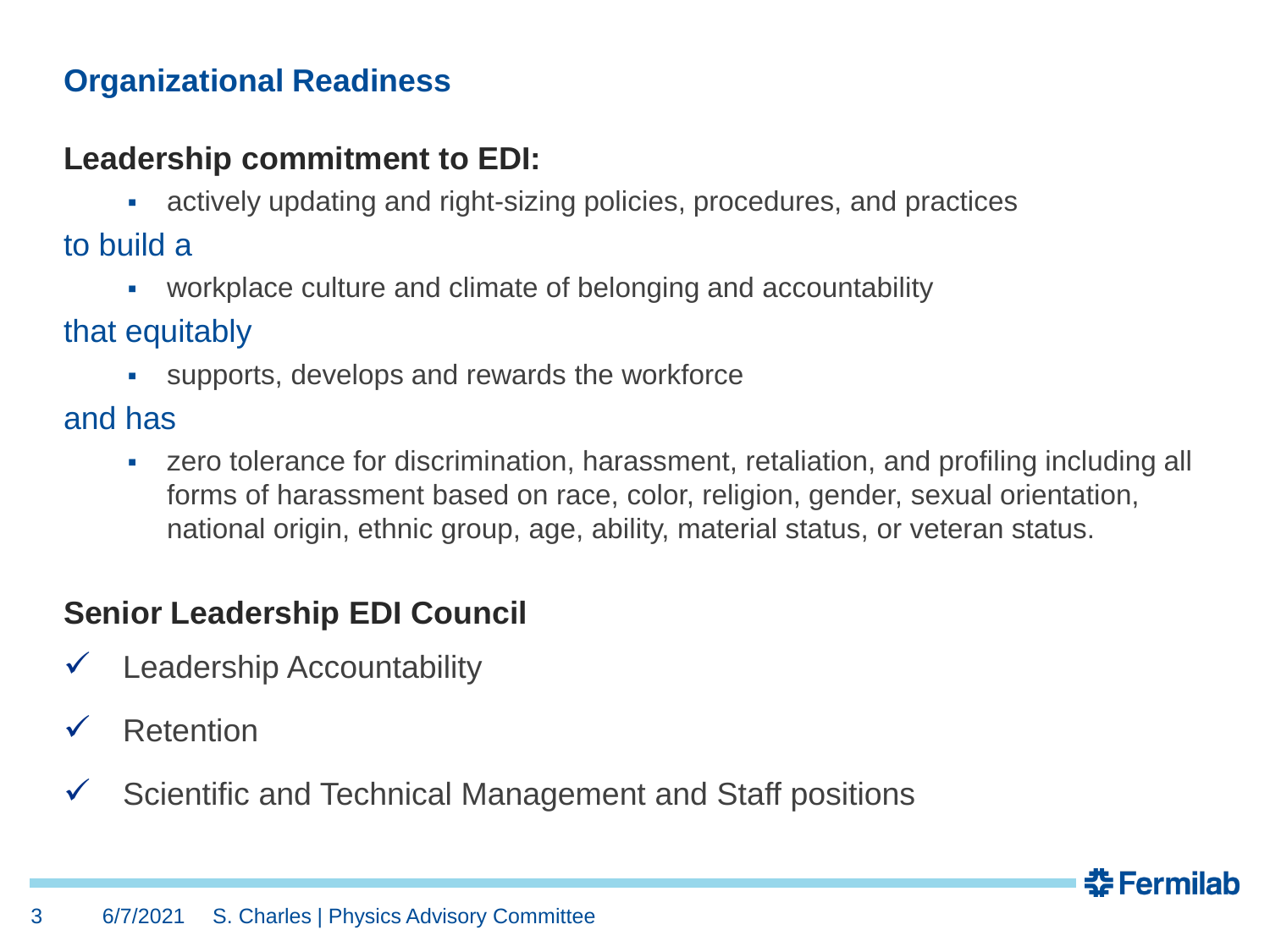#### **Organizational Readiness** – Lab Community

All-hands action-oriented approach to address workforce and workplace equity, diversity, and inclusion gaps and opportunities to support a consistent, equitable, fair, and transparent organizational culture and climate.

- Climate Survey
- Focus Groups
- Listening Sessions
- Change Now
- Laboratory Resource Groups

## **Equity, Diversity and Inclusion Task Force**

- ✓ Organizational Accountability and Communication
- ✓ Career Progression
- ✓ Outreach and Recruitment

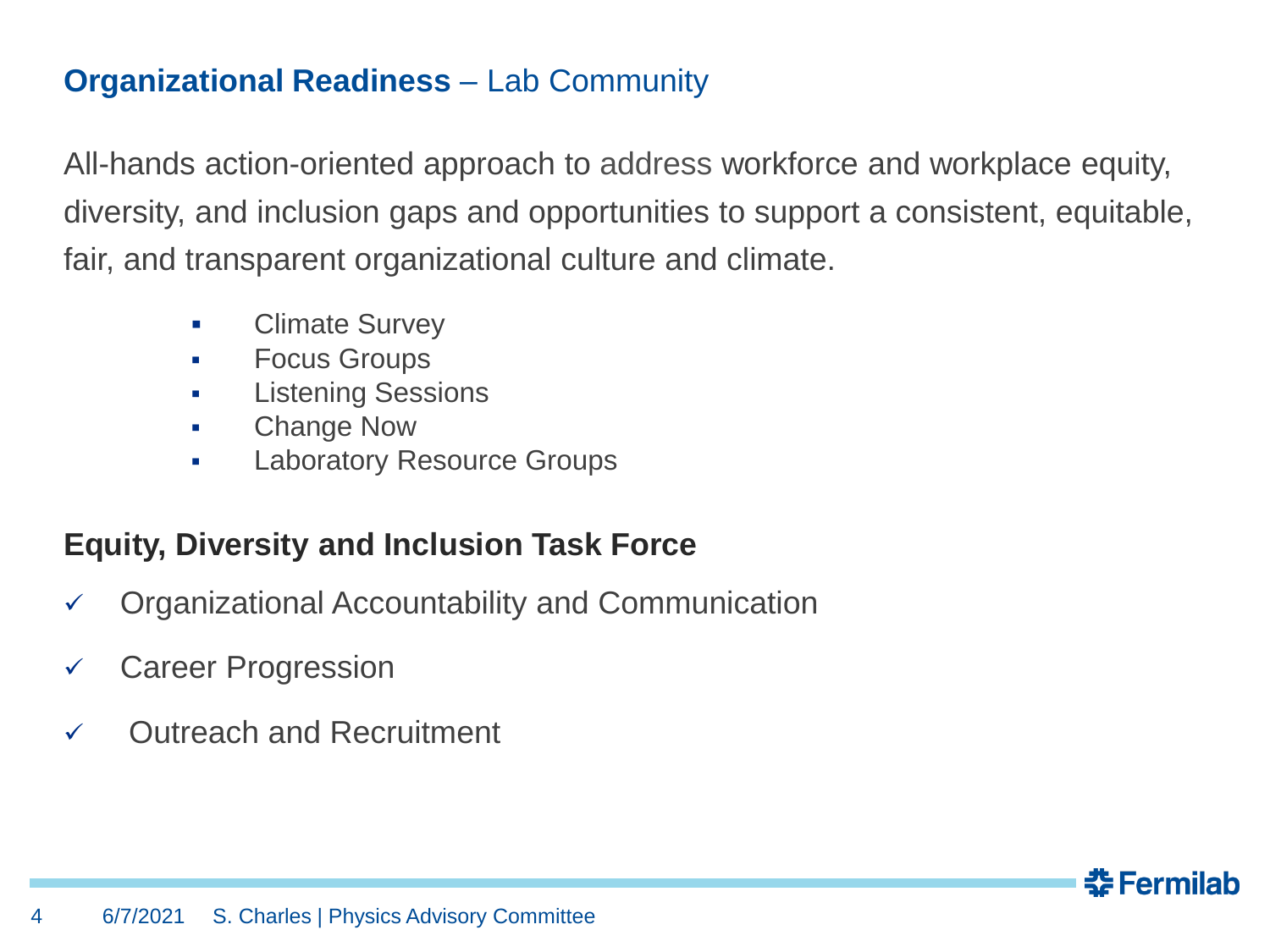## **Progress to date**

#### **Implemented:**

- **Fermilab Concerns Reporting System**
- Code of Business Ethics and Conduct
- Online harassment and discrimination training

#### **In Process:**

- Consequences for violations and labwide reporting cadence
- LDRD Review (to include EDI efforts)
- **Pay Equity, Promotion, and Career Progression**
- Pipeline Program Conversion

#### **Planned:**

- Scientific Hiring Committee
- Continue building relationships with academic institutions, communities, professional associations, and alumni network to seed workforce pipeline.
- **•** Increase communication of new hires, promotions, and employee award programs

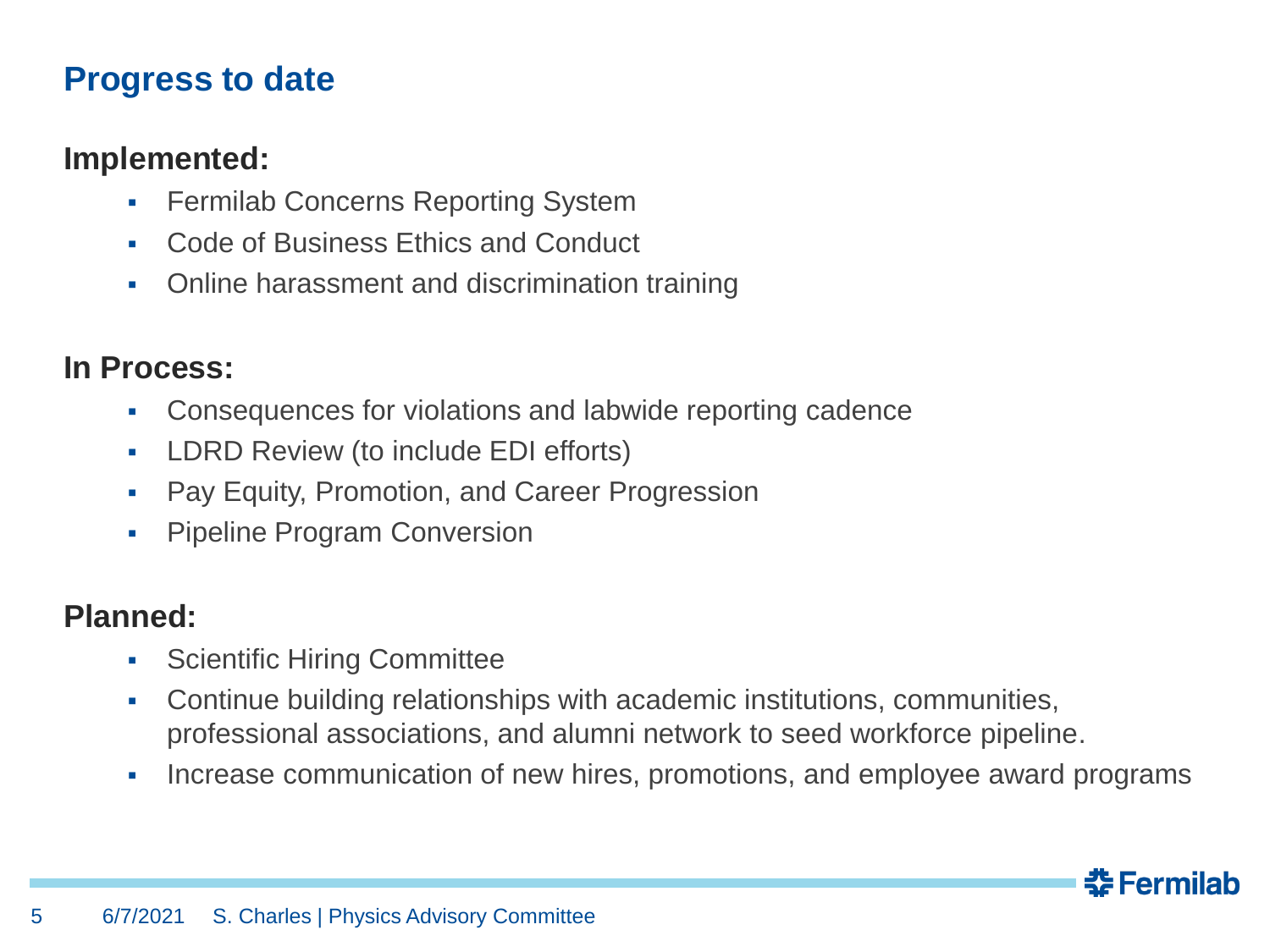## **No movement**

#### **Ex-Offenders Re-Entry and Hiring Program:**

• [From Prison Cells to PhD](https://www.fromprisoncellstophd.org/) Aware of project. Research needed to understand scientific/engineering/computer science possibilities.

#### **Fermi Explorers:**

- **Initially funded in FY19 by DOE WDTS Outreach RFP**
- Focus increase representation and application to WDTS internships
	- CCI (Community College Internships)
	- SULI (Summer Undergraduate Laboratory Internships)
	- SCGSR (Office of Science Graduate Student Research program)

#### **Recognize and Celebrate Juneteenth as a Paid Fermilab Holiday:**

- Opportunity for Fermilab to lead
- **•** Proposal written
- Requires DOE approval

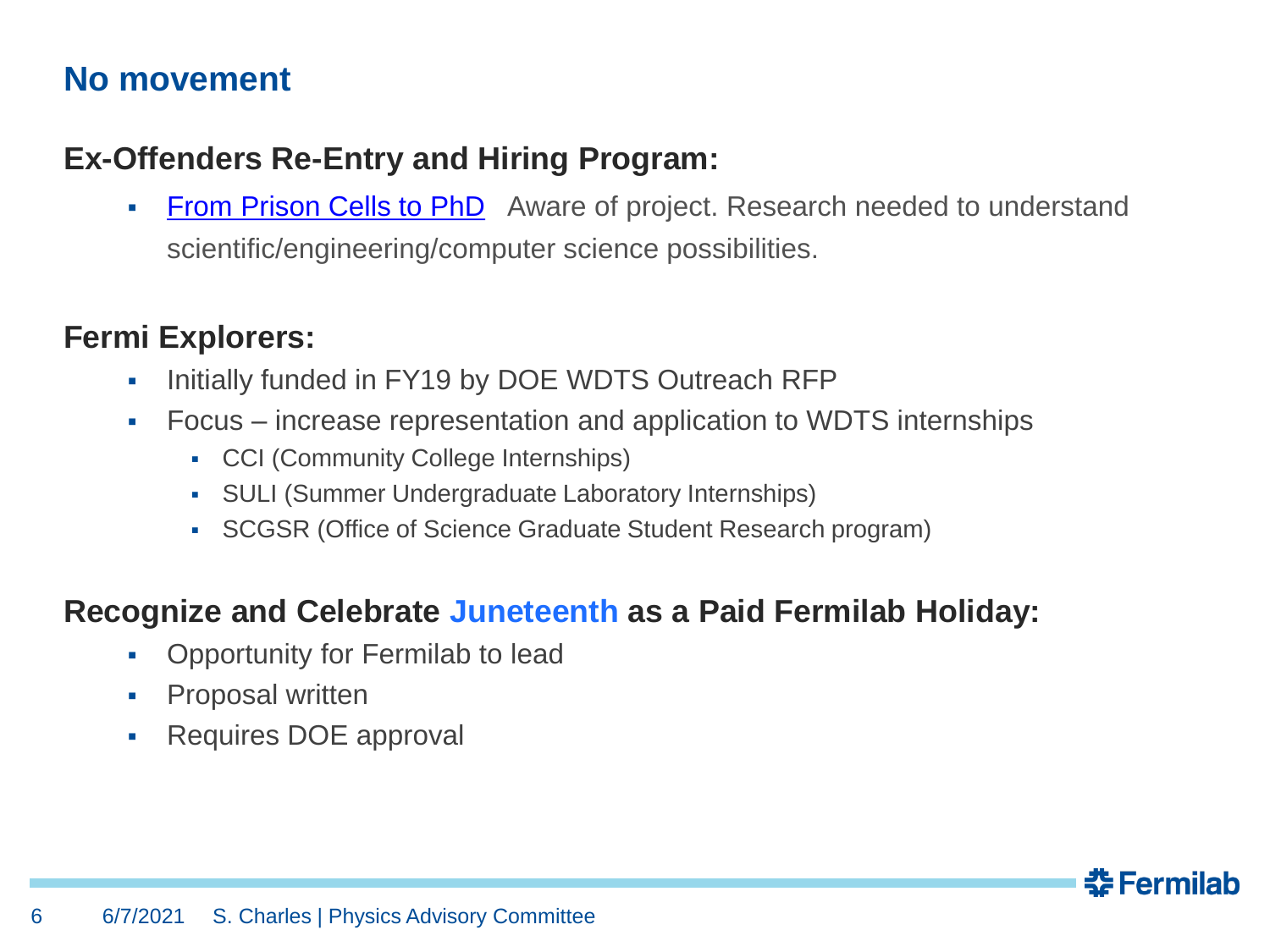## **Highlights**

## **Promotions:**

- Brian Nord, PhD SCD Scientist ▪ Jessica Esquivel, PhD PPD Associate Scientist • Tammy Walton, PhD SCD Associate Scientist **• Arden Warner Communist AD Sr. Engineering Physicist New Hires: • Jennifer Ngadiuba, PhD PPD Associate Scientist** • Brian Vaughn, PhD AD Staff Engineer • Nnamdi Agbo AD Staff Engineer **•** Jennifer Chikelu **AD** Engineer • Renee Adkins **AD** Applications Dev. & Sys Analyst
- **Named Fellowship:**
	- SQMS Carolyn B. Parker Fellowship
		- Ph.D. physics, computer science, engineering, or math
		- 3-year appointment; 2-year extension possible
		- Applications accepted through July 2, 2021



<u> 좋 Fermilab</u>